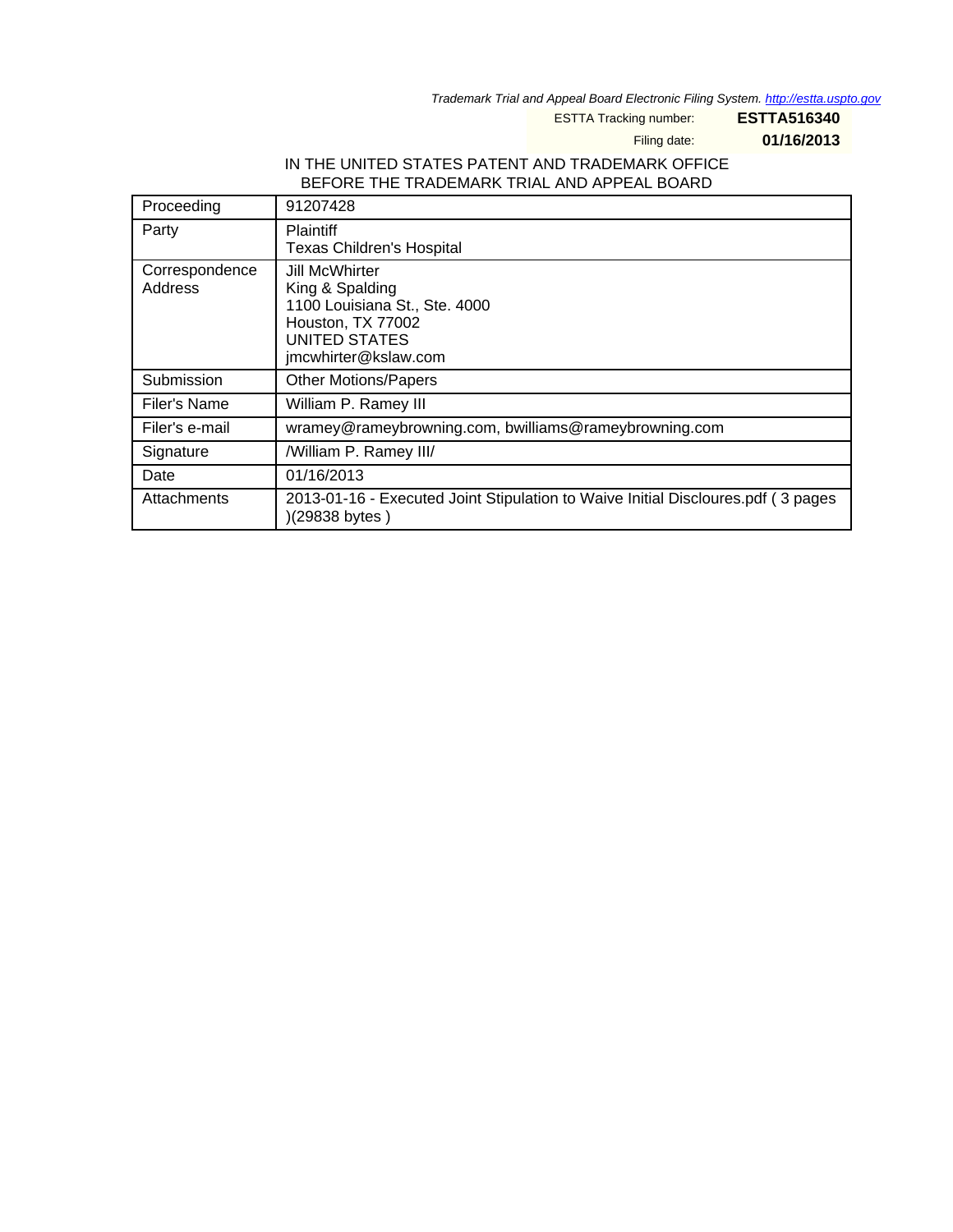# **IN THE UNITED STATES PATENT AND TRADEMARK OFFICE BEFORE THE TRADEMARK TRIAL AND APPEAL BOARD**

In the Matter of Application Serial No. 85/431,881 Published in the Official Gazette on September 11, 2012

| TEXAS CHILDREN'S HOSPITAL, INC., |  |
|----------------------------------|--|
|                                  |  |
| Opposer,                         |  |
|                                  |  |
| v.                               |  |
|                                  |  |
| <b>U.T. PHYSICIANS,</b>          |  |
|                                  |  |
| Applicant.                       |  |

position No. 91/207,428

### **JOINT STIPULATION TO WAIVE INITIAL DISCLOSURES**

Initial Disclosures are currently due on 01/19/2013. The parties jointly requested that such date be extended for thirty days, or until 02/19/2013, and that all subsequent dates be reset accordingly as set forth below:

| <b>Initial Disclosures Due:</b>          | 02/19/13   |
|------------------------------------------|------------|
| <b>Expert Disclosures Due:</b>           | 06/18/2013 |
| Discovery Period to Close:               | 07/18/2013 |
| <b>Plaintiff Pretrial Disclosures:</b>   | 09/03/2013 |
| Plaintiff's 30-day Trial Period Ends:    | 10/16/2013 |
| Defendant's Pretrial Disclosures:        | 10/31/2013 |
| Defendant's 30-day Trial Period:         | 12/16/2013 |
| <b>Plaintiff's Rebuttal Disclosures:</b> | 12/30/2013 |
| Plaintiff's 15-day Rebuttal Period Ends: | 1/29/2014  |

The parties now wish to jointly waive the requirement for making the initial disclosures pursuant to 37 C.F.R. § 2.120(a)(3) but request the 30-day extension for all other dates as set forth above.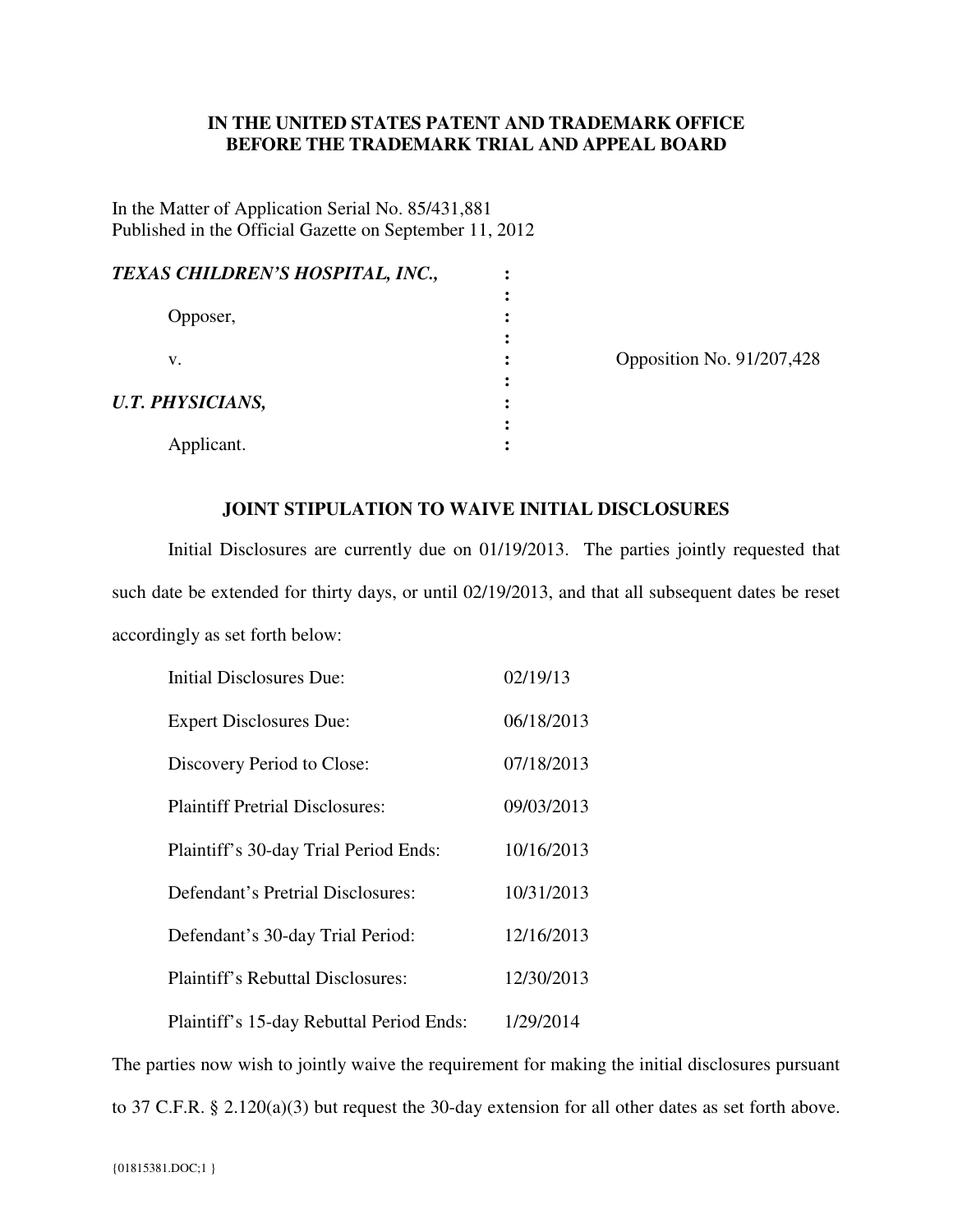Both parties agree to forego disclosures and agree to utilize only traditional discovery devices. The parties will use the traditional discovery devices as provided in the Federal Rules of Civil Procedure and the Trademark Rules, such as depositions, interrogatories, requests for production or inspection, and request for admission." *S e e Boston Red Sox Baseball Club Ltd. v. Chaveriat*, Opposition No. 91182083, 2008 TTAB LEXIS 32, \*2 (TTAB June 23, 2008). No special procedures other than those provided in the Federal Rules of Civil Procedure are contemplated.

Respectfully submitted,

 /William P. Ramey, III/ William P. Ramey, III Ramey & Browning, PLLC Texas Bar No. 24027643 5020 Montrose Blvd., Suite 750 Houston, Texas 77006 (713) 426-3923 (telephone) (832) 900-4941 (fax) wramey@rameybrowning.com

**Attorney for Opposer Texas Children's Hospital, Inc.**